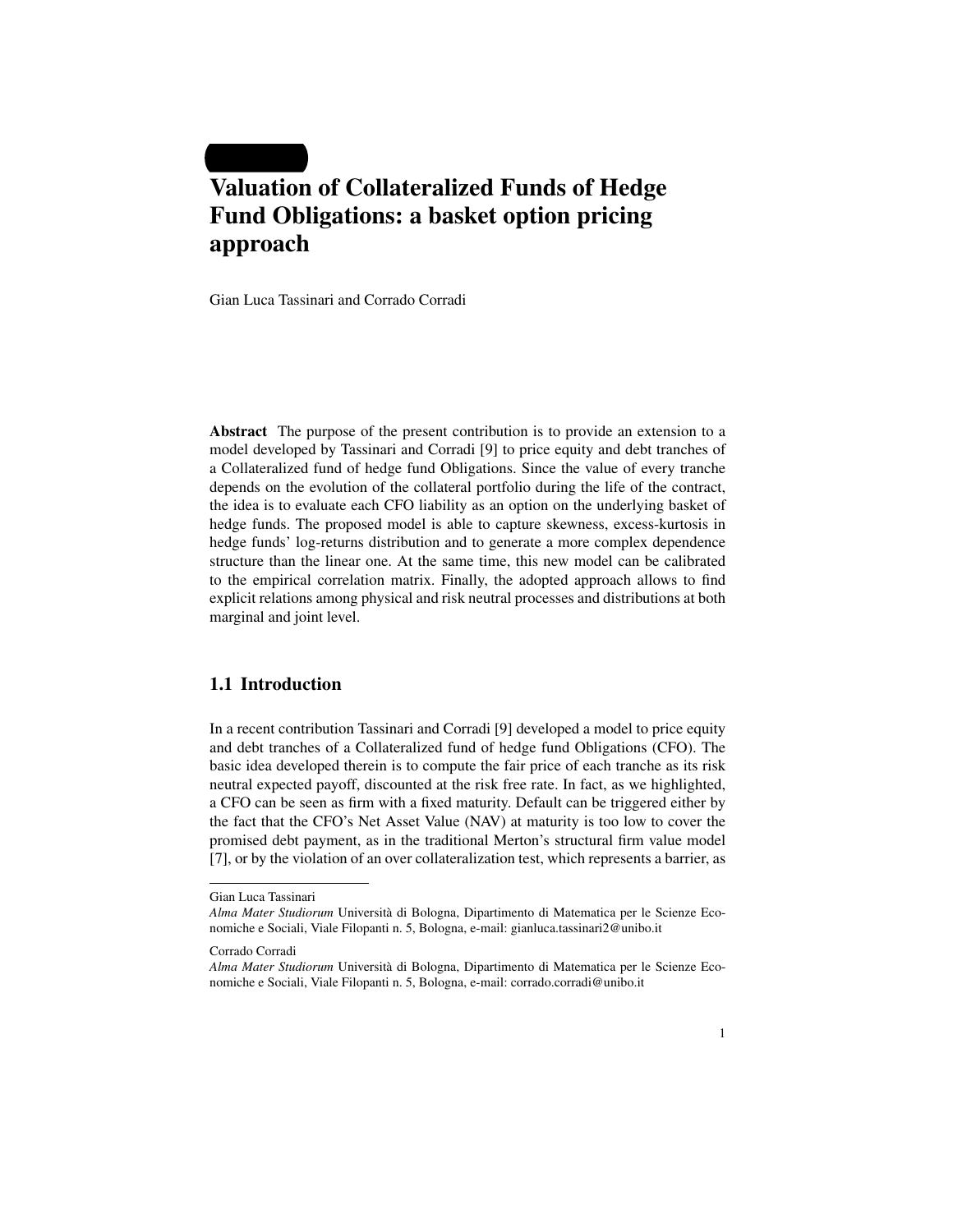in the traditional Black-Cox's model [1]. Thus, each CFO tranche is regarded as an option on the underlying pool of hedge funds. The value of every liability is linked to the dynamics of the collateral portfolio's NAV during the life of the contract. To evaluate dynamically the collateral portfolio NAV it is necessary to model the joint risk neutral evolution of the underlying hedge funds and at the same time any CFO's structural features like coupon payments, over collateralization test, liquidity profile, equity distribution rules, management fees and so on have to be taken into account. In [9] the physical dependence among hedge fund log-returns is introduced through a Gamma stochastic time change of a Multivariate Brownian motion with drift, with independent components [2, 6]. From a methodological stand point, the main limitation of that model lies in a low degree of flexibility: in particular, it is not able to replicate the correlations observed in the market. In the present contribution we propose a model able to capture skewness, excess-kurtosis in hedge funds' logreturns distribution and to generate a more complex dependence structure than the linear one. At the same time, this new model can be calibrated to the empirical correlation matrix. Finally, the adopted approach allows to find explicit relations among physical and risk neutral processes and distributions at both marginal and joint level.

The work is organized as follows. In section 1.2 we present the model applied to describe the physical evolution of hedge fund log-returns. In section 1.3 we discuss the change of measure and its impact on marginal and joint processes. In section 1.4 the estimation methodology and the simulation procedure are illustrated. In section 1.5 we discuss the pricing applications and the results.

#### 1.2 Hedge funds' log-returns P-dynamics

The dynamics of hedge funds' log-returns is described through a Multivariate Variance Gamma (MVG) process, obtained time changing a Multivariate Brownian motion (MBm), with correlated components, through an independent-common Gamma process. Then, to get more flexibility we added a linear trend. Modelling dependence in this way allows to introduce two sources of co-movement among the NAV of different hedge funds. First, the use of a common stochastic clock introduces a new business time, in which all the market operates, it means all prices jump simultaneously [2, 3, 6, 9]. Secondly, jump sizes are correlated [2, 5, 8]. The NAV at time *t* of each hedge fund is given by the initial NAV times the exponential of a Variance Gamma process with linear drift:

$$
F_t^j = F_0^j \exp(Y_t^j) \tag{1.1}
$$

where  $F_t^j$  and  $F_0^j$  $\sum_{i=0}^{j}$  is the NAV of the hedge fund *j* at times *t* and 0, while  $Y_t^j$  is the log-return of the *j*-th hedge fund over the interval [0; *t*] for every  $j = 1, ..., n$ . The log-return of hedge fund *j* is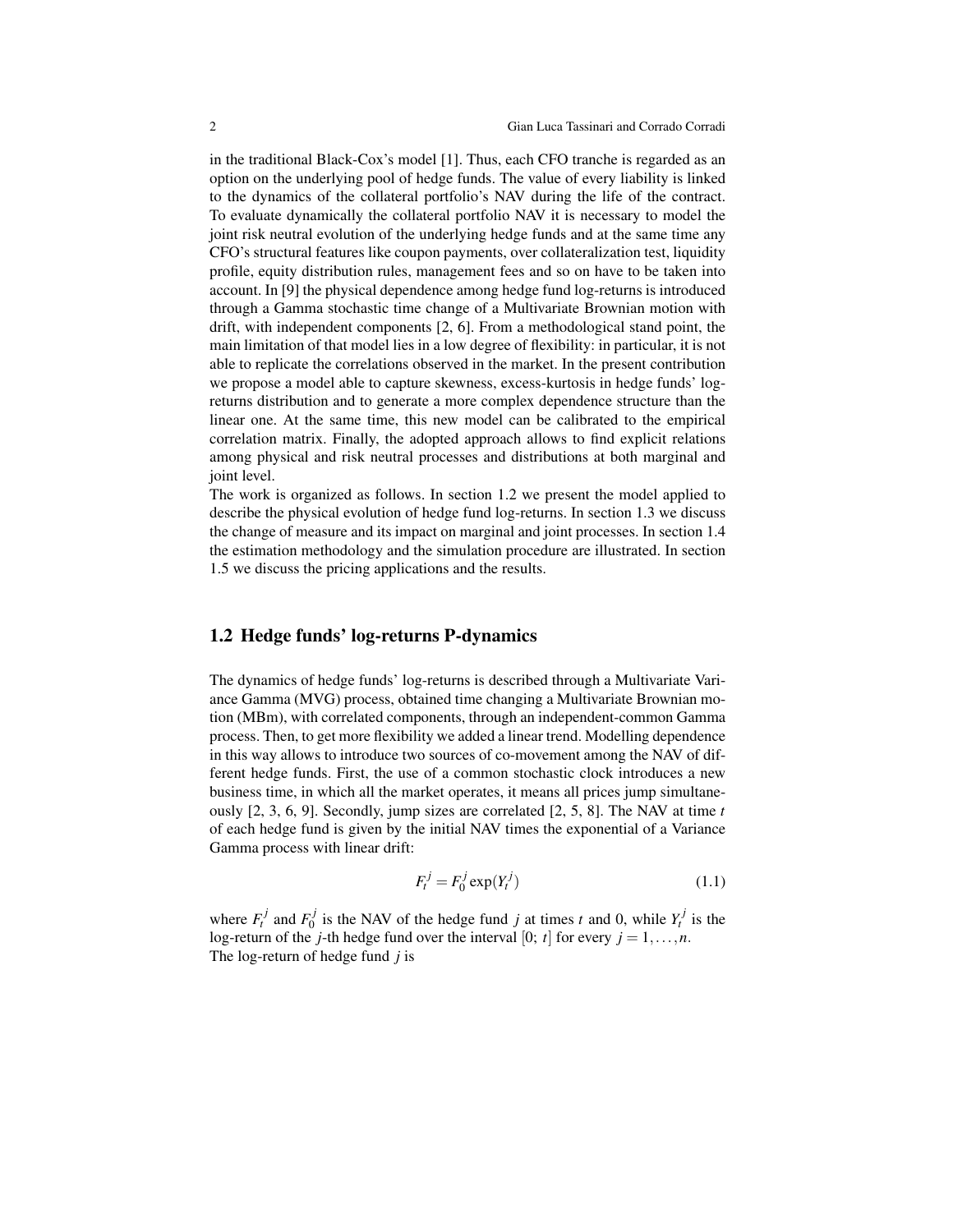1 Valuation of Collateralized Funds of Hedge Fund Obligations 3

$$
Y_t^j = \mu_j t + \theta_j G_t + \sigma_j W_{G_t}^j \tag{1.2}
$$

where  $G = \{G_t, t \geq 0\}$  is the common Gamma stochastic time change process such that  $G_t \sim \text{Gamma}(t/v, 1/v)$  and  $v > 0$ ,  $W^j = \{W_t^j, t \ge 0\}$  and  $W_t^k = \{W_t^k, t \ge 0\}$ are correlated Wiener processes with correlation coefficient  $\rho_{jk}, W_G^j = \{W_G^j\}$  $G_t^J, t \geq 0$ is the *j*-th Wiener process subordinated by the common Gamma process,  $\mu_j$ ,  $\theta_j$ , and  $\sigma$ *j* > 0 are constants. The above assumptions lead to the following simple expression for hedge funds' *j* and *k* log-returns covariance

$$
\sigma\left(Y_t^j; Y_t^k\right) = \theta_j \theta_k E(G_t^2) + \sigma_j \sigma_k E(G_t) E(W_t^j W_t^K) = (\theta_j \theta_k v + \sigma_j \sigma_k \rho_{jk})t \quad (1.3)
$$

and for correlation

$$
\rho\left(Y_t^j; Y_t^k\right) = \frac{\theta_j \theta_k v + \sigma_j \sigma_k \rho_{jk}}{\sqrt{\sigma_j^2 + v \theta_j^2} \sqrt{\sigma_k^2 + v \theta_k^2}}
$$
\n(1.4)

Due to jumps size correlation, this process is more flexible in modelling dependence among hedge funds compared to the one presented in [9]. In particular,

- pairs of hedge funds with skewness of the same sign could be negatively correlated;
- pairs of hedge funds with skewness of opposite sign could be positively correlated;
- an asset with a symmetric distribution could be correlated with other assets;
- pairs of assets have null correlation if and only if at least one of them has a symmetric distribution and their underlying Brownian motions are uncorrelated.

To compute the Characteristic function (Cf) of the MVG process we follow the same procedure of [9]. The Laplace Exponent of the Gamma subordinator is

$$
l(u) = -\frac{\ln(1 - uv)}{v} \tag{1.5}
$$

while the Characteristic Exponent of the MBm with dependent components is

$$
c(\mathbf{u}) = \sum_{j=1}^{n} i u_j \theta_j - \frac{1}{2} \sum_{j}^{n} \sum_{k=1}^{n} u_j u_k \sigma_j \sigma_k \rho_{jk}, \ \ \mathbf{u} \in \mathbb{R}^n.
$$
 (1.6)

Using theorem 4.2 [2] we get the Cf of the MVG process with  $t = 1$ 

$$
\Psi_{\mathbf{Y}_1}(\mathbf{u}) = \exp\left(i\sum_{j=1}^n u_j \mu_j\right) \times \left[1 - v\left(\sum_{j=1}^n i u_j \theta_j - \frac{1}{2} \sum_j^n \sum_k^n u_j u_k \sigma_j \sigma_k \rho_{jk}\right)\right]^{-1/\nu}
$$
(1.7)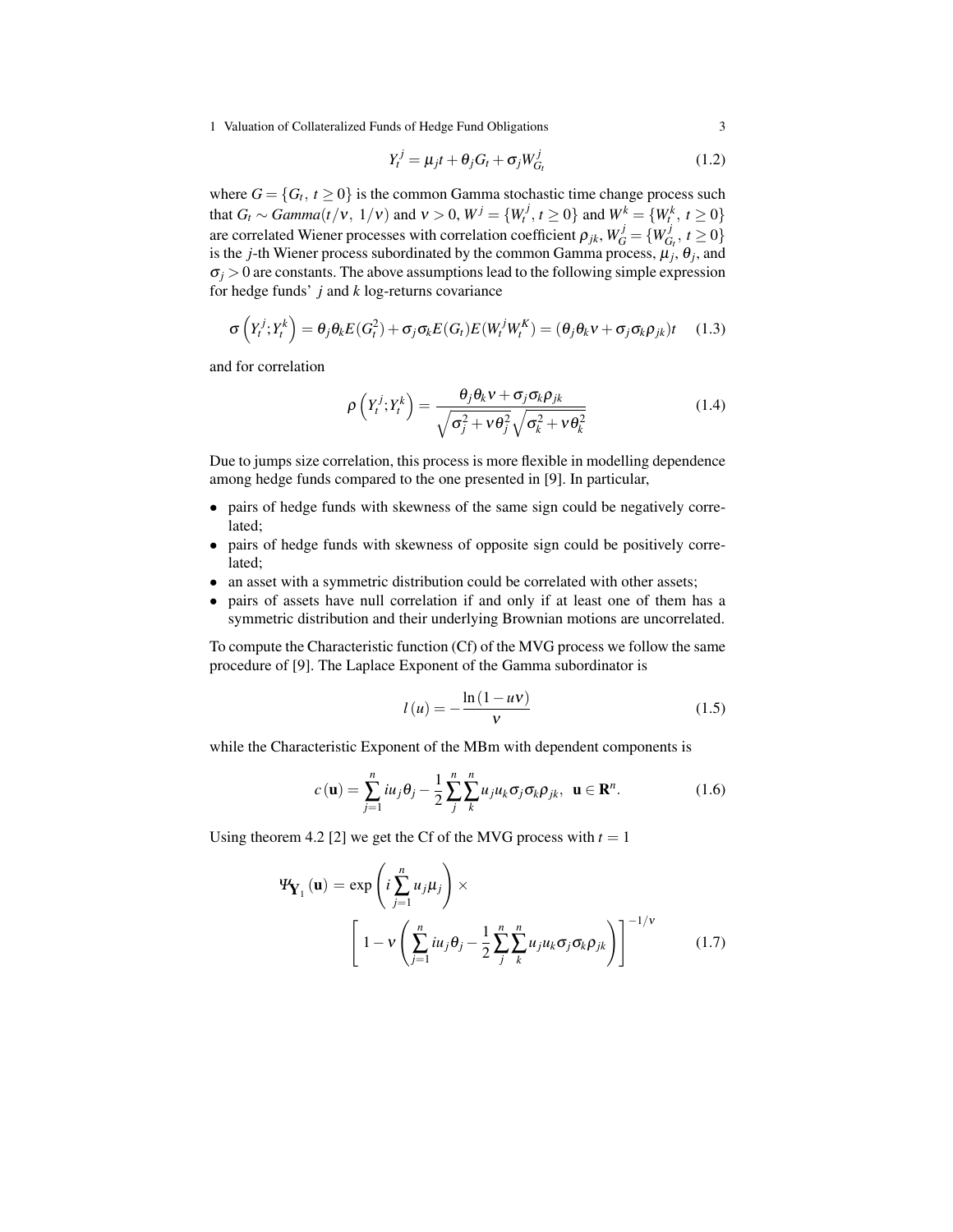From this expression we can derive the joint Moment Generating Function (Mgf) of  $Y_1$ , which is defined when the argument between the square brackets is positive

$$
M_{\mathbf{Y}_1}(\mathbf{u}) = \exp\left(\sum_{j=1}^n u_j \mu_j\right) \times \left[1 - v \left(\sum_{j=1}^n u_j \theta_j + \frac{1}{2} \sum_j^n \sum_k^n u_j u_k \sigma_j \sigma_k \rho_{jk}\right)\right]^{-1/\nu}
$$
(1.8)

From (1.7) its really simple to get the Cf of  $Y_1^j$ 1

$$
\Psi_{Y_1^j}(u_j) = \exp(iu_j\mu_j) \left(1 - iu_j\theta_j v + \frac{1}{2}u_j^2\sigma_j^2 v\right)^{-1/\nu}
$$
(1.9)

# 1.3 Change of measure and hedge funds' log-returns Q<sub>h</sub>−dynamics

Assuming also the existence of a bank account which provides a continuously compounded risk free rate  $r$  constant over the interval  $[0;T]$ , our market model is arbitrage free, since the price process of every asset has both positive and negative jumps [2]. This ensures the existence of an equivalent martingale measure. However, the model is not complete, because the risk due to jumps cannot be hedged. Therefore, the equivalent martingale measure is not unique. Among the possible candidates we select the Esscher Equivalent Martingale Measure (EEMM) [4, 8, 9]. The *Q*h Esscher measure associated with the multivariate log-returns process  $Y$  is defined by the following Radon-Nikodym derivative:

$$
\frac{dQ_{\mathbf{h}}}{dP}|\mathfrak{I}_t = \frac{\exp(\sum_{j=1}^n h_j Y_t^j)}{E\left[\exp(\sum_{j=1}^n h_j Y_t^j)\right]}
$$
(1.10)

In order to find the Esscher risk neutral dynamics of Y two steps are needed:

• find a vector h such that the discounted price process of every asset is a martingale under the new probability measure *Q*h , that solves the system

$$
E\left[\exp\left(\sum_{j=1}^{n} h_j Y_t^j + Y_t^1\right)\right] / E\left[\exp\left(\sum_{j=1}^{n} h_j Y_t^j\right)\right] = \exp(rt)
$$
  
\n
$$
\vdots
$$
  
\n
$$
E\left[\exp\left(\sum_{j=1}^{n} h_j Y_t^j + Y_t^n\right)\right] / E\left[\exp\left(\sum_{j=1}^{n} h_j Y_t^j\right)\right] = \exp(rt) \quad (1.11)
$$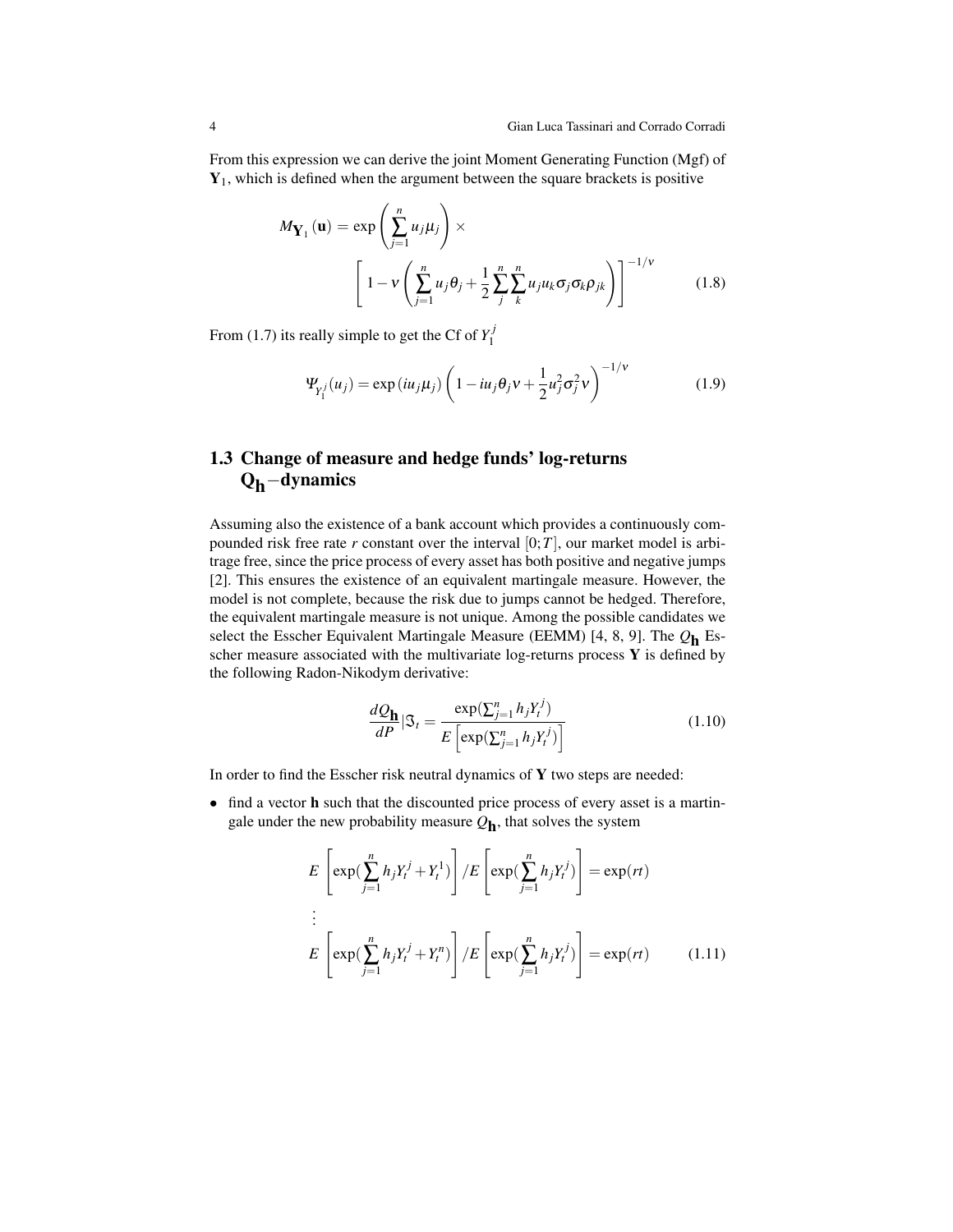- 1 Valuation of Collateralized Funds of Hedge Fund Obligations 5
- find the Cf of the process Y under *Q*h .

Making use of (1.8), after some computations and rearrangements, the system (1.11) may be written as:

$$
\frac{1}{v} \ln \left[ 1 - \frac{v(\theta_1 + 0.5\sigma_1^2 + \sum_{j=1}^n h_j \sigma_1 \sigma_j \rho_{1j})}{1 - v\left(\sum_{j=1}^n h_j \theta_j + \frac{1}{2} \sum_j^n \sum_k^n h_j h_k \sigma_j \sigma_k \rho_{jk}\right)} \right] = \mu_1 - r
$$
\n
$$
\vdots
$$
\n
$$
\frac{1}{v} \ln \left[ 1 - \frac{v(\theta_n + 0.5\sigma_n^2 + \sum_{j=1}^n h_j \sigma_n \sigma_j \rho_{nj})}{1 - v\left(\sum_{j=1}^n h_j \theta_j + \frac{1}{2} \sum_j^n \sum_k^n h_j h_k \sigma_j \sigma_k \rho_{jk}\right)} \right] = \mu_n - r \quad (1.12)
$$

with the following constraints

$$
\left[1 - v\left(\sum_{j=1}^{n} h_j \theta_j + \frac{1}{2} \sum_{j}^{n} \sum_{k}^{n} h_j h_k \sigma_j \sigma_k \rho_{jk}\right)\right] > 0 \tag{1.13}
$$

and

$$
1 - \nu \left( \sum_{j \neq q}^{n} h_j \theta_j + \frac{1}{2} \sum_{j \neq q}^{n} \sum_{k \neq q}^{n} h_j h_k \sigma_j \sigma_k \rho_{jk} \right)
$$
  
- 
$$
\nu \left( (h_q + 1) \theta_q + \frac{1}{2} \sum_{j \neq q}^{n} h_j (h_q + 1) \sigma_j \sigma_q \rho_{jq} + \frac{1}{2} (h_q + 1)^2 \sigma_q^2 \right) > 0 \quad (1.14)
$$

for  $q = 1, \ldots, n$ . From (1.12) we easily get:

$$
(a_1 + \sum_{j=1}^{n} h_j b_{1j})/A_1 = 1 - \sum_{j=1}^{n} c_j h_j - \frac{1}{2} \sum_{j=1}^{n} \sum_{k=1}^{n} h_j h_k b_{jk}
$$
  

$$
\vdots
$$
  

$$
(a_n + \sum_{j=1}^{n} h_j b_{nj})/A_n = 1 - \sum_{j=1}^{n} c_j h_j - \frac{1}{2} \sum_{j=1}^{n} \sum_{k=1}^{n} h_j h_k b_{jk}
$$
(1.15)

where  $a_j = v(\theta_j + 0.5\sigma_j^2)$ ,  $b_{jk} = v\sigma_{jk}$ ,  $c_j = v\theta_j$ ,  $A_j = 1 - \exp[v(\mu_j - r)]$ ,  $j =$  $1, \ldots, n$  and  $k = 1, \ldots, n$ . After some simple rearrangements and computations, the last *n*−1 equations can be written as follows

$$
\sum_{j=2}^{n} h_j F_{2j} = h_1 D_2 + E_2
$$
  
\n
$$
\vdots
$$
  
\n
$$
\sum_{j=2}^{n} h_j F_{nj} = h_1 D_n + E_n
$$
 (1.16)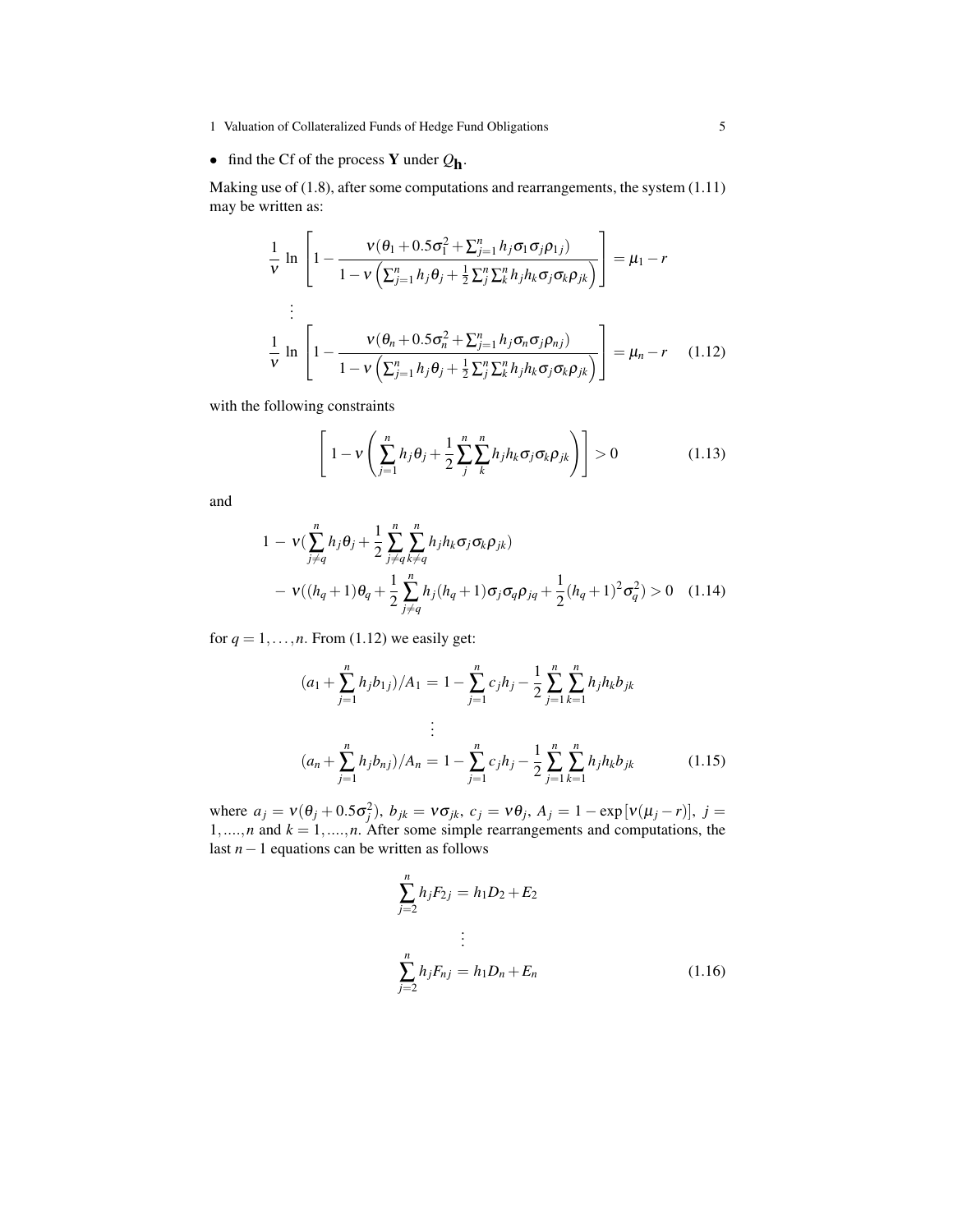where  $D_j = A_1 b_{j1} - A_j b_{11}$ ,  $E_j = A_1 a_j - A_j a_1$ , and  $F_{kj} = A_k b_{1j} - A_1 b_{kj}$  for  $j =$ 2,3,...,*n* and  $k = 2, 3, \ldots, n$ . Under the assumption that the matrix of the coefficients  $F_{kj}$  is not singular, we can express the solution of (1.16) as a linear function of  $h_1$ , using Cramer's method:

$$
h_2 = \frac{\det F_1(D)}{\det F} h_1 + \frac{\det F_1(E)}{\det F}
$$
  
\n
$$
\vdots
$$
  
\n
$$
h_n = \frac{\det F_{n-1}(D)}{\det F} h_1 + \frac{\det F_{n-1}(E)}{\det F}
$$
(1.17)

where *F* is the coefficients matrix  $F_{kj}$ ,  $F_k(D)$  is the matrix obtained substituting its *k*-th column with vector *D*,  $F_k(E)$  is the matrix obtained substituting its *k*-th column with vector *E*.

Substituting (1.17) in the first equation of the system (1.15), after tedious computations we get a quadratic equation in only one unknown *h*1:

$$
eh_1^2 + fh_1 + g = 0 \tag{1.18}
$$

where

$$
e = \frac{A_1}{2} \sum_{k=1}^{n} \sum_{j=1}^{n} I_k I_j b_{kj}
$$
\n(1.19)

$$
f = A_1 \left[ \sum_{j=1}^n I_j c_j + \sum_{j=1}^n \sum_{k=2}^n I_j L_k b_{jk} \right] + \sum_{j=1}^n I_j b_{1j} \tag{1.20}
$$

$$
g = A_1 \left[ \sum_{j=2}^n L_j c_j + \frac{1}{2} \sum_{j=2}^n \sum_{k=2}^n L_j L_k b_{jk} - 1 \right] + a_1 + \sum_{j=2}^n L_j b_{1j} \tag{1.21}
$$

and with  $I_1 = 1$ ,  $I_k = \frac{\det F_{k-1}(D)}{\det F}$  $\frac{F_{k-1}(D)}{\det F}$ ,  $L_k = \frac{\det F_{k-1}(E)}{\det F}$  $\frac{F_{k-1}(E)}{\det F}$ ,  $k = 2, 3, ...n$ . The analysis of the existence of solutions of the equation (1.18), although simple in principle, is a very hard task in practice. However, in all our experiments we found that equation (1.18) possesses a unique solution and therefore a unique vector

$$
\mathbf{h} = [h_1; D_2h_1 + E_2; \dots; D_nh_1 + E_n]
$$
 (1.22)

exists satisfying the constraints (1.13) and (1.14), where

$$
h_1 = \frac{-f - \sqrt{f^2 - 4eg}}{2e}
$$
 (1.23)

This ensures the existence and the uniqueness of the EEMM. The joint Mgf for  $t = 1$  under the EEMM can be computed as follows: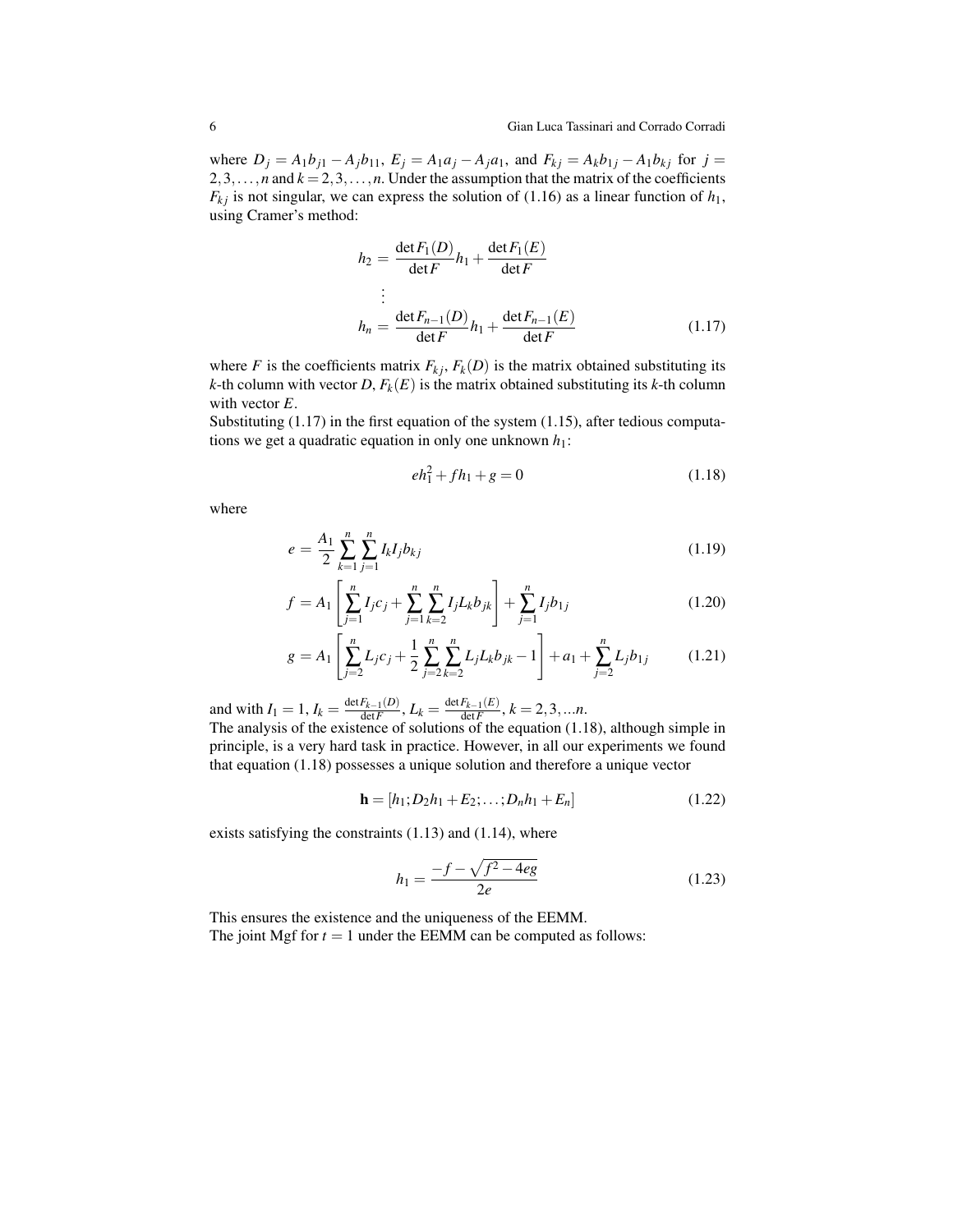1 Valuation of Collateralized Funds of Hedge Fund Obligations 7

$$
M_{\mathbf{Y}_1}^{\mathcal{Q}_{\mathbf{h}}}(\mathbf{u}) = E^{\mathcal{Q}_{\mathbf{h}}} \left[ \exp \sum_{j=1}^n u_j Y_1^j \right] = \frac{E \left[ \exp \sum_{j=1}^n (h_j + u_j) Y_1^j \right]}{E \left[ \exp \sum_{j=1}^n h_j Y_1^j \right]}
$$
(1.24)

After tedious computations and some rearrangements we get the following expression:

$$
M_{\mathbf{Y}_1}^{\mathcal{Q}_{\mathbf{h}}}(\mathbf{u}) = \exp\left(\sum_{j=1}^n u_j \mu_j\right) \times \left[1 - \frac{\nu(\sum_{j=1}^n u_j(\theta_j + \sum_{k=1}^n h_j \sigma_j \sigma_k \rho_{jk}) + \frac{1}{2} \sum_{j=1}^n \sum_{k=1}^n u_j u_k \sigma_j \sigma_k \rho_{jk})}{1 - \nu(\sum_{j=1}^n h_j \theta_j + \frac{1}{2} \sum_j^n \sum_k^n h_j h_k \sigma_j \sigma_k \rho_{jk})}\right]^{-(1/\nu)}(1.25)
$$

The joint *Q*h Mgf can be written in the following form

$$
M_{\mathbf{Y}_1}^{\mathcal{Q}_{\mathbf{h}}}(\mathbf{u}) = \exp\left(\sum_{j=1}^n u_j \mu_j^{\mathcal{Q}_{\mathbf{h}}}\right) \times \left[1 - v^{\mathcal{Q}_{\mathbf{h}}}\left(\sum_{j=1}^n u_j \theta_j^{\mathcal{Q}_{\mathbf{h}}} + \frac{1}{2} \sum_j^n \sum_k^n u_j u_k \sigma_j^{\mathcal{Q}_{\mathbf{h}}} \sigma_k^{\mathcal{Q}_{\mathbf{h}}} \sigma_k^{\mathcal{Q}_{\mathbf{h}}} \rho_{jk}^{\mathcal{Q}_{\mathbf{h}}}\right)\right]^{-1/v^{\mathcal{Q}_{\mathbf{h}}}}
$$
(1.26)

where relations among statistical and Esscher risk neutral parameters are

$$
\mu_j^{\mathcal{Q}} \mathbf{h} = \mu_j \tag{1.27}
$$

$$
\mathbf{v}^{\mathcal{Q}}\mathbf{h} = \mathbf{v}
$$
\n(1.28)\n
$$
\theta_j^{\mathcal{Q}}\mathbf{h} = \frac{\theta_j + \sum_{k=1}^n h_k \sigma_j \sigma_k \rho_{jk}}{1 - \mathbf{v} \left( \sum_{j=1}^n h_j \theta_j + \frac{1}{2} \sum_j^n \sum_k^n h_j h_k \sigma_j \sigma_k \rho_{jk} \right)}
$$
\n(1.29)

$$
(\sigma_j^Q \mathbf{h})^2 = \frac{\sigma_j^2}{1 - v\left(\sum_{j=1}^n h_j \theta_j + \frac{1}{2} \sum_j^n \sum_k^n h_j h_k \sigma_j \sigma_k \rho_{jk}\right)}
$$
(1.30)

$$
\sigma_{jk}^{\mathcal{Q}} \mathbf{h} = \frac{\sigma_{jk}}{1 - v \left( \sum_{j=1}^{n} h_j \theta_j + \frac{1}{2} \sum_{j=1}^{n} \sum_{k=1}^{n} h_j h_k \sigma_j \sigma_k \rho_{jk} \right)}
$$
(1.31)

$$
\rho_{jk}^{\mathcal{Q}} \mathbf{h} = \rho_{jk} \tag{1.32}
$$

From (1.26) we can easily obtain the joint *Q*h Cf

$$
\Psi_{\mathbf{Y}_1}^{\mathcal{Q}_{\mathbf{h}}}(\mathbf{u}) = \exp\left(i\sum_{j=1}^n u_j \mu_j\right) \times \left[1 - v\left(i\sum_{j=1}^n u_j \theta_j^{\mathcal{Q}_{\mathbf{h}}} - \frac{1}{2}\sum_j^n \sum_k^n u_j u_k \sigma_j^{\mathcal{Q}_{\mathbf{h}}} \sigma_k^{\mathcal{Q}_{\mathbf{h}}} \rho_{jk}\right)\right]^{-1/\nu} (1.33)
$$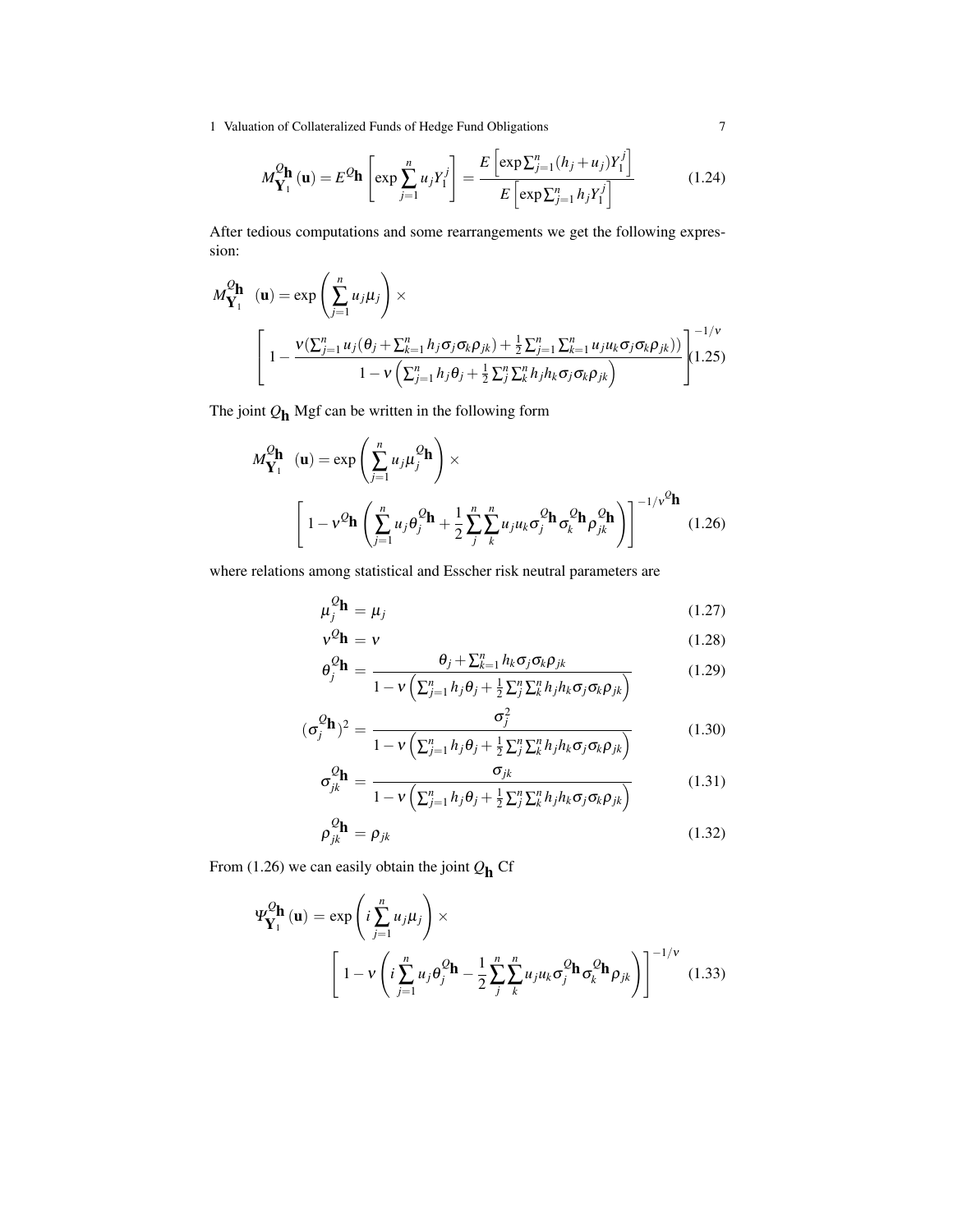The *j*-th  $Q_h$  marginal Cf (for  $j = 1, ..., n$ ) is given by:

$$
\Psi_{Y_1}^{\mathcal{Q}}(\mathbf{h}) = \exp(i\mu_j\mu_j) \left[ 1 - v(i\mu_j\theta_j^{\mathcal{Q}}\mathbf{h} - \frac{1}{2}\mu_j^2(\sigma_j^{\mathcal{Q}}\mathbf{h})^2) \right]^{(-1/\nu)}
$$
(1.34)

Comparing  $(1.33)$  and  $(1.34)$  with  $(1.7)$  and  $(1.9)$  it is readily seen that the joint and marginal Cfs under both probability measures are the same type. Under the ESMM the log-returns process is obtained by time-changing a MBm with correlated components, with an independent Gamma process. In particular, the underlying dependence structure is not affected by the change of measure. Precisely, the Brownian motions have the same correlation matrix and the Gamma process has the same parameters under both probability spaces. However, covariances, correlations, and marginal moments change. In particular, the log-return of the *j*-th hedge fund over the interval  $[0; t]$  under  $Q_{\mathbf{h}}$  is

$$
Y_t^j = \mu_j t + \theta_j^Q \mathbf{h} G_t + \sigma_j^Q \mathbf{h} W_{G_t}^j
$$
 (1.35)

#### 1.4 Estimation and Simulation

### *1.4.1 Real World and Risk Neutral parameters estimation*

In the applications of section 1.5, the collateral portfolio is made up by eight hedge fund indices, the same reported in  $[8, 9]$ .<sup>1</sup> Real world parameters are estimated using a two steps procedure. First step, we estimate the margins using the constrained version of the method of moments described in [8, 9]. Second step, we use the implied correlations derived using (1.4) to estimate the correlation matrix. Then, using vector h, the estimates of physical parameters and (1.27), we get the risk neutral ones. This estimation methodology allows to analyse the impact of a different dependence structure comparing the results of this contribution with those of [9]. Tables 1.1 and 1.3 report the marginal parameter estimates and the implied correlation matrix. Esscher risk neutral parameters are reported in Table 1.2. Comparing Table 1.2 with Table 7 of [9], it must be emphasized that the dependence structure has a relevant impact on the risk neutral parameters. In fact, even if marginal parameter estimates are the same under the real world probability measure in both models, under the ESSM they are different. The way, risk premiums are determined, is influenced by the underlying dependence structure.<sup>2</sup>

 $1$  The data set is the same used by [9]

 $2$  See system  $(1.12)$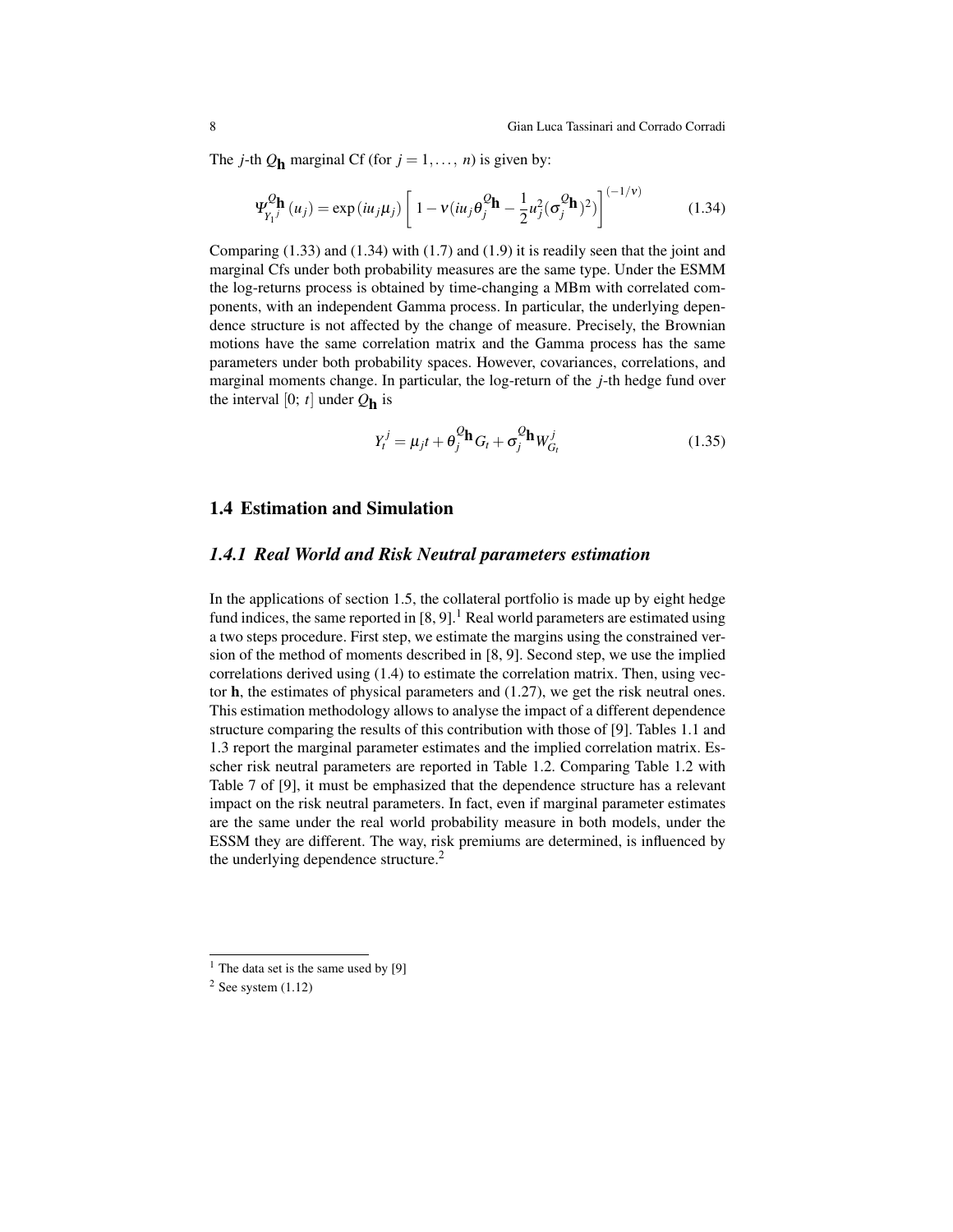1 Valuation of Collateralized Funds of Hedge Fund Obligations 9

#### *1.4.2 Simulation*

To simulate the paths of *n* dependent hedge fund NAVs under the EEMM we can proceed as follows.

Let  $F_{t_0}^j$  the NAV of hedge fund *j* at time 0 for  $j = 1, ..., n$ .

Divide the time-interval [0, *T*] into *N* equally spaced intervals  $\Delta t = T/N$  and set  $t_k = k\Delta t$ , for  $k = 0, ..., N$ .

For every hedge fund repeat the following steps for *k* from 1 to *N*:

- sample a random number  $g_k$  out of the Gamma( $\Delta t/v$ ,  $1/v$ ) distribution;
- sample an independent standard Normal random number  $w^j_{t_k}$ ;
- convert these random numbers  $w_{t_k}^j$  into correlated random numbers  $v_{t_k}^j$  by using the Cholesky decomposition of the implied correlation matrix of the underlying Brownian Motions;
- compute

$$
F_{t_k}^j = F_{t_{k-1}}^j \exp\left[\mu_j \Delta t + \theta_j^{Q_h} g_k + \sigma_j^{Q_h} \sqrt{g_k} v_{t_k}^j\right]
$$
(1.36)

To simulate a simple trajectory of the NAV of the collateral fund of hedge funds it is sufficient to compute for *k* from 1 to *N*

$$
F_{t_k} = \sum_{j=1}^{n} F_{t_k}^j.
$$
 (1.37)

In our applications, we will also take into account the impact of CFO structural features to describe the temporal evolution of the NAV of the collateral portfolio.

#### 1.5 Applications and Results

In this section we price debt and equity securities of the three theoretical CFOs described in [9]. We assume the existence of a risk free asset with a constant annual log-return  $r = 4\%$ . The collateral portfolio is the same in all applications with a CFO a scheduled maturity  $T = 5$  years.<sup>3</sup> Firstly, we price a very simple CFO, in which its liability side is represented only by zero coupon bonds with different priorities and an equity tranche. Table 1.4 reports notes and equity fair prices of this CFO.<sup>4</sup> Secondly, we consider a CFO structure in which liabilities are represented by different coupon bonds and a paying dividend equity tranche. Equity and debt tranches prices are exhibited in Table 1.5. In both previous cases, we have assumed that default could happen only at maturity. In the last application, we introduce the possibility of default before maturity, due to a violation of an over collateralization

<sup>3</sup> For a detailed description of these CFO's structures see [9].

<sup>4</sup> The line MVG (IND) contains prices computed using the model developed in [9]. The line MVG (DEP) contains prices computed using the model described in this contribution.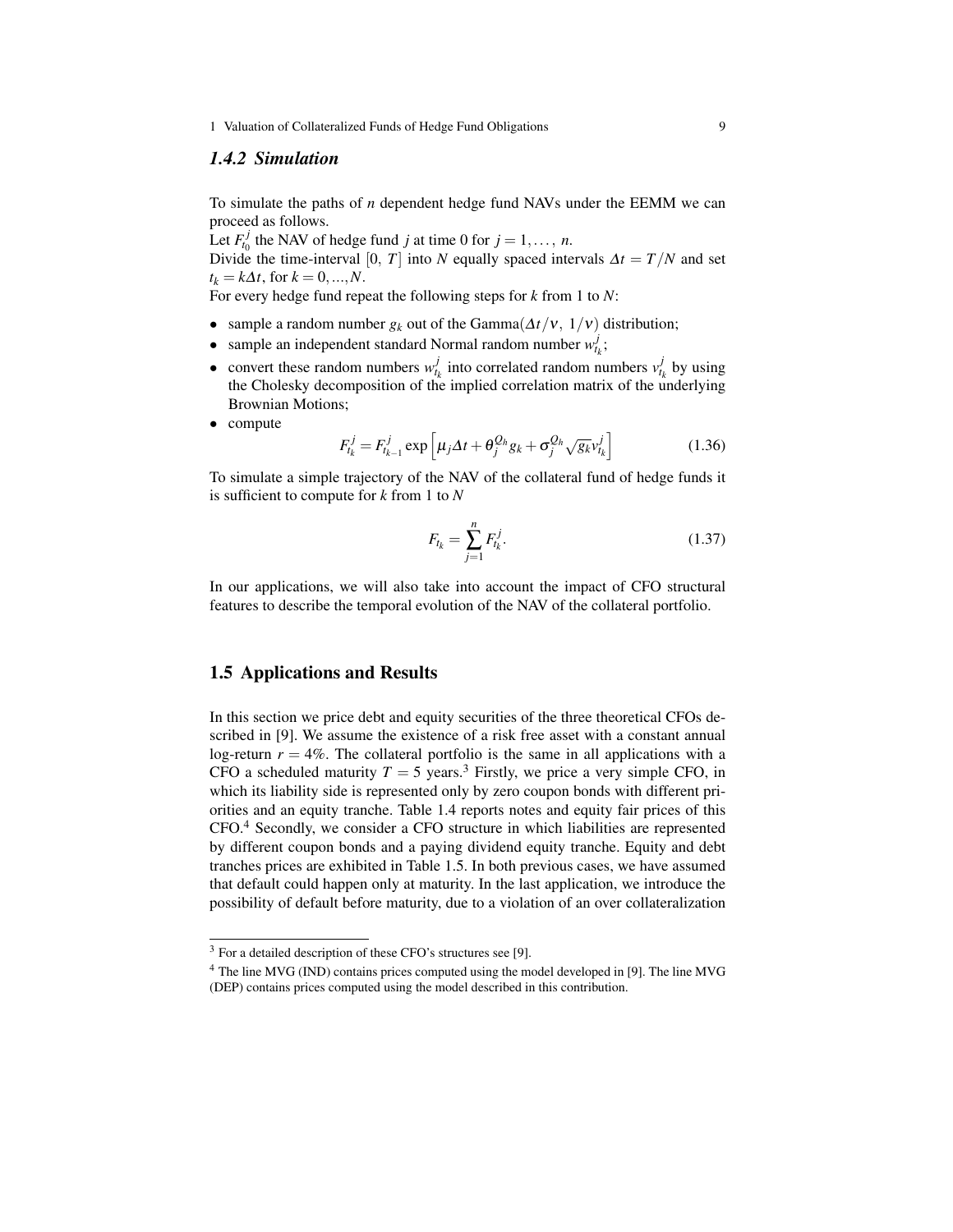test, and the CFO liquidity profile. Table 1.4 contains our pricing results.<sup>5</sup> Switching from MVG (IND) to MVG (DEP) model

- without barriers, equity fair prices increase, while lower debt tranches prices decrease
- with barriers, all securities prices decrease.

Results reported in Table 1.4 clearly indicate the importance of modelling risk correctly, both at marginal and joint level. While the price of the equity tranche is marginally affected by the choice of the model, the impact on debt tranches fair prices is really strong.

| Table 1.1 |  |
|-----------|--|

Real World Parameters

| Index                                                 | $\mu_i$ |                                  |  |
|-------------------------------------------------------|---------|----------------------------------|--|
| Convertible Arbitrage                                 |         | 0,09318 -0,02330 0,04590 0,33333 |  |
| <b>Dedicated Short Bias</b>                           |         | -0,05208 0,02691 0,16397 0,33333 |  |
| <b>Emerging Markets</b>                               |         | 0,13886 -0,05419 0,15268 0,33333 |  |
| Equity Market Neutral 0,08316 0,00281 0,02647 0,33333 |         |                                  |  |
| <b>Event Driven</b>                                   |         | 0,17030 -0,07013 0,03866 0,33333 |  |
| <b>ED</b> Distressed                                  |         | 0,17588 -0,06401 0,04969 0,33333 |  |
| <b>ED Multi-Strategy</b>                              |         | 0,14482 -0,05025 0,05321 0,33333 |  |
| ED Risk Arbitrage                                     |         | 0,08215 -0,01534 0,03925 0,33333 |  |
|                                                       |         |                                  |  |

Table 1.2 Risk Neutral Parameters

| Index                                                  | $\mu_i$ | $A^{\mathcal{Q}_h}$              | v |
|--------------------------------------------------------|---------|----------------------------------|---|
| Convertible Arbitrage                                  |         | 0,09318 -0,05524 0,05619 0,33333 |   |
| Dedicated Short Bias                                   |         | -0,05208 0,07054 0,20072 0,33333 |   |
| <b>Emerging Markets</b>                                |         | 0,13886 -0,11797 0,18690 0,33333 |   |
| Equity Market Neutral 0,08316 -0,04400 0,03241 0,33333 |         |                                  |   |
| <b>Event Driven</b>                                    |         | 0,17030 -0,13429 0,04732 0,33333 |   |
| <b>ED</b> Distressed                                   |         | 0,17588 -0,14085 0,06083 0,33333 |   |
| <b>ED Multi-Strategy</b>                               |         | 0,14482 -0,10879 0,06514 0,33333 |   |
| ED Risk Arbitrage                                      |         | 0,08215 -0,04360 0,04804 0,33333 |   |

## 1.6 Further Reading

Brooks, C., Kat, H. M., (2002). The Statistical Properties of Hedge Fund Index Returns and Their Implications For Investors. In: The Journal of Alternative Investments, 5 (2), 26-44.

<sup>5</sup> The line MGBm contains prices computed using the multivariate Black and Scholes option pricing model.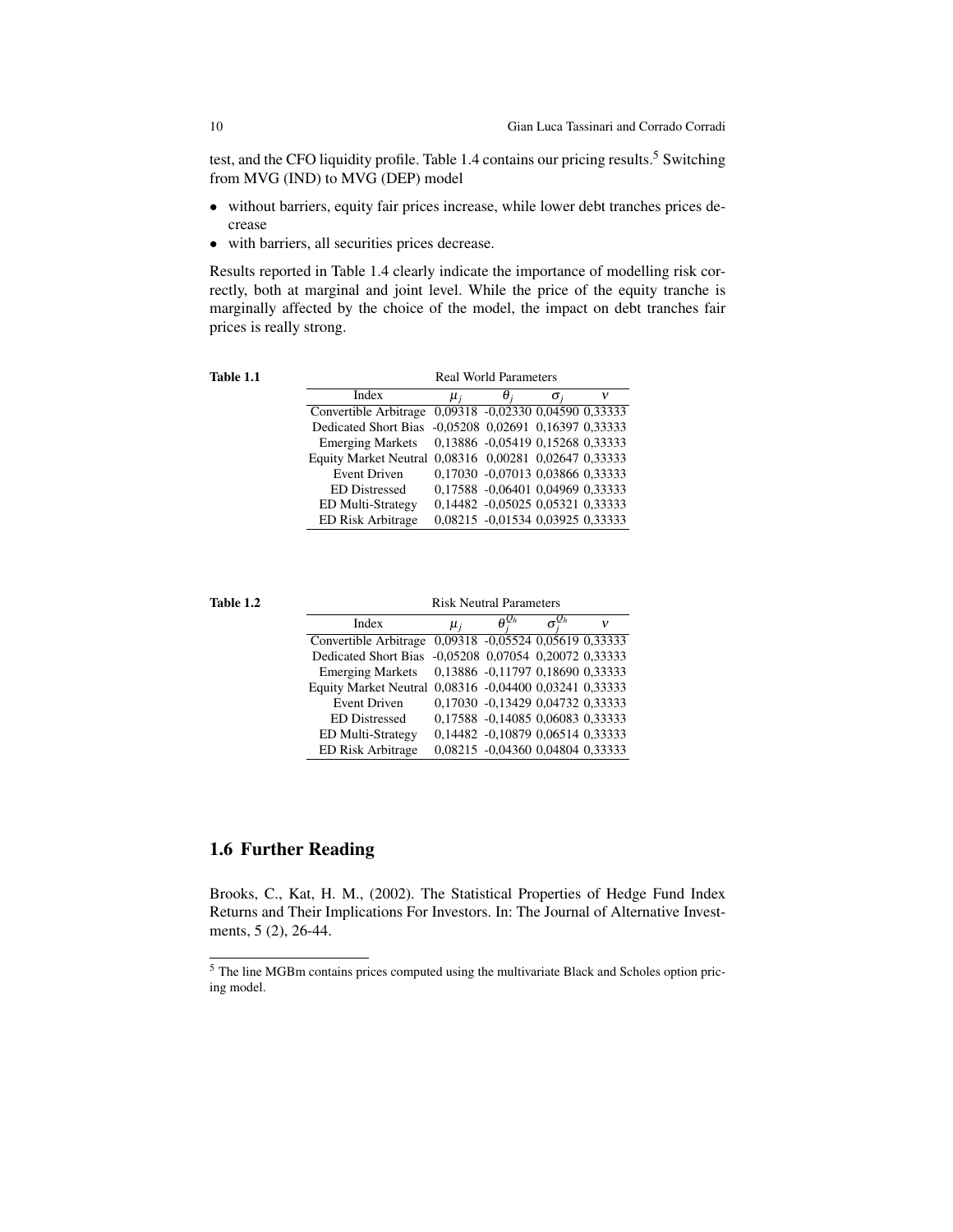Table 1.3 Brownian Motions Implied Correlation Matrix

| $\rho_{ik}$ |  | CA DSB EM EMN ED D MS RA                                 |  |  |
|-------------|--|----------------------------------------------------------|--|--|
|             |  | CA 1.00 -0.27 0.29 0.35 0.52 0.43 0.52 0.31              |  |  |
|             |  | DSB -0.27 1.00 -0.54 -0.34 -0.72 -0.68 -0.57 -0.49       |  |  |
|             |  | EM 0.29 -0.54 1.00 0.28 0.74 0.63 0.69 0.42              |  |  |
|             |  | EMN 0.35 -0.34 0.28 1.00 0.53 0.47 0.41 0.30             |  |  |
|             |  | ED 0.52 -0.72 0.74 0.53 1.00 0.82 0.86 0.66              |  |  |
|             |  | D $0.43 -0.68$ $0.63$ $0.47$ $0.82$ $1.00$ $0.67$ $0.53$ |  |  |
|             |  | MS 0.52 -0.57 0.69 0.41 0.86 0.67 1.00 0.60              |  |  |
|             |  | RA 0.31 -0.49 0.42 0.30 0.66 0.53 0.60 1.00              |  |  |

#### Table 1.4

Asset Side 1000: Fund of Hedge Funds Liability Side 1000: Equity and Three Zero Coupon Bonds

| Prices    | <b>EQUITY</b> | ZCB A                           | ZCB B   | ZCB C   |
|-----------|---------------|---------------------------------|---------|---------|
|           |               | TRANCHE TRANCHE TRANCHE TRANCHE |         |         |
| MVG (IND) | 178.641       | 570                             | 150.281 | 101.078 |
| MVG (DEP) | 179.036       | 570                             | 150,278 | 100,686 |

#### Table 1.5

Asset Side 1000: Fund of Hedge Funds Liability Side 1000: Paying Dividend Equity and Three Coupon Bonds

| Prices                 | <b>EOUITY</b> | CB A                            | CB <sub>B</sub> | CB C    |
|------------------------|---------------|---------------------------------|-----------------|---------|
|                        |               | TRANCHE TRANCHE TRANCHE TRANCHE |                 |         |
| $MVG$ (IND) (0% Div.)  | 178,339       | 570                             | 150.284         | 101,304 |
| $MVG$ (IND) (50% Div.) | 178,439       | 570                             | 150.276         | 101,165 |
| MVG (IND) (100% Div.)  | 178,623       | 570                             | 150,264         | 100,978 |
| $MVG$ (DEP) (0% Div.)  | 178.539       | 570                             | 150.268         | 101.134 |
| $MVG$ (DEP) (50% Div.) | 178,714       | 570                             | 150,258         | 100,954 |
| MVG (DEP) (100% Div.)  | 179,009       | 570                             | 150.244         | 100,668 |

#### Table 1.6

Asset Side 1000: Fund of Hedge Funds

Liability Side 1000: Paying (50%) Dividend Equity and Three Coupon Bonds CFO tranche prices with barrier (105%) and management fees (0,5%)

| MODEL                 | <b>EOUITY</b> | CB A       | CB B                            | CB C       |
|-----------------------|---------------|------------|---------------------------------|------------|
|                       |               |            | TRANCHE TRANCHE TRANCHE TRANCHE |            |
| MGBm                  |               |            |                                 |            |
| Prices with fees      | 154,977       | 569,912    | 149.994                         | 101,439    |
| (Prices with no fees) | (177, 282)    | (569, 974) | (150, 226)                      | (102, 014) |
| MVG (IND)             |               |            |                                 |            |
| Prices with fees      | 154,894       | 567,517    | 146,788                         | 92,873     |
| (Prices with no fees) | (176, 443)    | (568, 073) | (147, 725)                      | (95,291)   |
| MVG (DEP)             |               |            |                                 |            |
| Prices with fees      | 154,837       | 566,788    | 145,762                         | 90,356     |
| (Prices with no fees) | (176, 199)    | (567, 475) | (146, 921)                      | (93, 294)  |